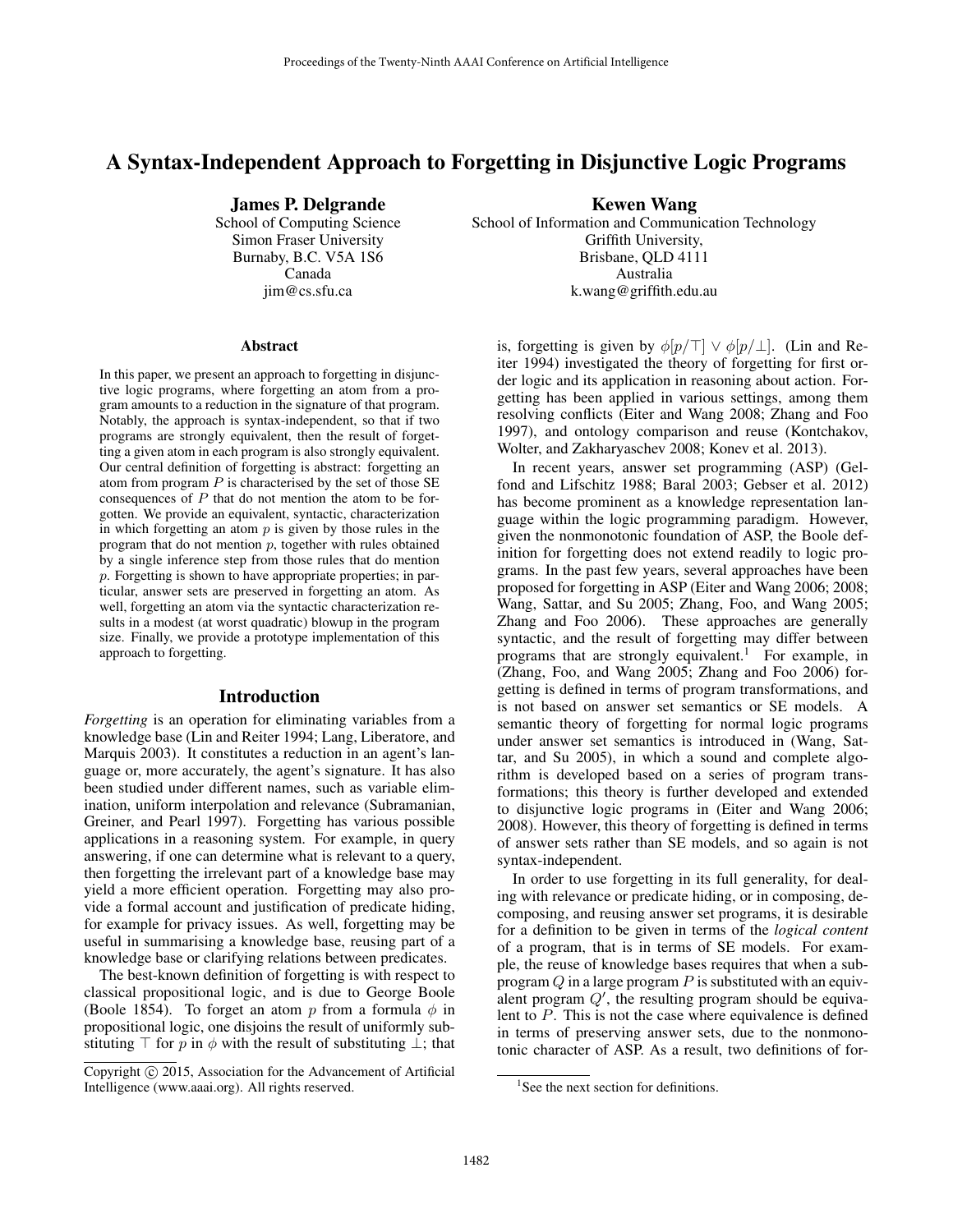getting have been introduced in HT-logic (Wang et al. 2012; Wang, Wang, and Zhang 2013). These approaches indirectly establish theories of forgetting under SE models, as HT-logic provides a natural extension of SE models. The approach to interpolation for equilibrium logic introduced in (Gabbay, Pearce, and Valverde 2011) is more general than forgetting. However, the issue of directly establishing a theory of forgetting for disjunctive logic programs under SE models is still missing, and the issue of developing efficient algorithms for computing the result of forgetting under SE models is not addressed.

A key intuition regarding forgetting is that the logical consequences of a set of formulas that do not mention forgotten symbols should still be believed after forgetting. This leads to a very simple (abstract) knowledge-level definition in terms of a consequence operator in the underlying logic: forgetting a symbol from a knowledge base is characterised by the set of consequences that do not mention that symbol. In this paper, we establish such a theory of forgetting for disjunctive logic programs that preserves strong equivalence.

In the next section we give a brief introduction to ASP, with emphasis on the notion of *SE models* and on the notion of *SE consequence*. The following section gives a high-level abstract characterisation of forgetting in ASP, and shows that it has the appropriate properties (for example, that it is indeed syntax-independent, and that forgetting a set of atoms is independent of the order of forgetting the individual atoms). We then give an equivalent syntactic characterisation of forgetting, and we show that forgetting an atom results in at worst a quadratic blowup in the size of the knowledge base. This also immediately leads to an algorithm for computing forgetting under SE models. We investigate some optimisation techniques for the algorithm and report a prototype implementation of the algorithm. Last, we compare our approach to related work, and briefly conclude.

#### Answer Set Programming

Here we briefly review pertinent concepts in answer set programming; for details see (Gelfond and Lifschitz 1988; Baral 2003; Gebser et al. 2012).

Let A be an alphabet, consisting of a set of *atoms*. A (*disjunctive*) *logic program* over A is a finite set of rules of the form

$$
a_1; \ldots; a_m \leftarrow b_1, \ldots, b_n, \sim c_1, \cdots, \sim c_p. \tag{1}
$$

where  $a_i, b_j, c_k \in A$ , and  $m, n, p \ge 0$  and  $m + n + p > 0$ . Binary operators ';' and ',' express disjunction and conjunction respectively. For atom a,  $\sim a$  is (default) negation.  $\mathcal{L}_A$ denotes the language (viz. set of rules) generated by A.

The *head* and *body* of a rule as in (1),  $H(r)$  and  $B(r)$ , are defined by:

$$
H(r) = \{a_1, \ldots, a_m\} \text{ and}
$$
  
\n
$$
B(r) = \{b_1, \ldots, b_n, \sim c_1, \ldots, \sim c_p\}.
$$

Given a set  $X$  of literals, we define

$$
X^{+} = \{a \in \mathcal{A} \mid a \in X\},
$$
  
\n
$$
X^{-} = \{a \in \mathcal{A} \mid \neg a \in X\},
$$
 and  
\n
$$
\sim X = \{\neg a \mid a \in X \cap \mathcal{A}\}.
$$

For simplicity, we sometimes use a set-based notation, expressing a rule as in (1) as

$$
H(r) \leftarrow B(r)^+, \sim B(r)^-.
$$

The *reduct* of a program  $P$  with respect to a set of atoms  $Y$ , denoted  $P<sup>Y</sup>$ , is the set of rules:

$$
\{H(r) \leftarrow B(r)^+ \mid r \in P, B(r)^- \cap Y = \emptyset\}.
$$

Note that the reduct consists of negation-free rules only. An *answer set* Y of a program P is a subset-minimal model of P Y . A program induces 0, 1, or more *answer sets*. The set of all answer sets of a program  $P$  is denoted by  $AS(P)$ . For example, the program  $P = \{a \leftarrow, c; d \leftarrow a, \sim b\}$ has answer sets  $\widehat{AS}(P) = \{\{a, c\}, \{a, d\}\}\$ . Notably, a program is nonmonotonic with respect to its answer sets. For example, the program  ${q \leftarrow \sim p}$  has answer set  ${q}$  while  ${q \leftarrow \sim p, p \leftarrow}$  has answer set  ${p}.$ 

### SE Models

As defined by (Turner 2003), an *SE interpretation* is a pair  $(X, Y)$  of interpretations such that  $X \subseteq Y \subseteq A$ . An SE interpretation is an *SE model* of a program P if  $Y \models P$  and  $X \models P^Y$ , where  $\models$  is the relation of logical entailment in classical logic. The set of all SE models of a program P is denoted by  $SE(P)$ ; this notation extends in the obvious fashion to the set of SE models for a given alphabet, viz.  $SE(\mathcal{A})$ . Then, Y is an answer set of P iff  $(Y, Y) \in SE(P)$ and no  $(X, Y) \in SE(P)$  with  $X \subset Y$  exists.

Program P is *satisfiable* just if  $SE(P) \neq \emptyset$ <sup>2</sup> Thus, we consider  $P = \{p \leftarrow \sim p\}$  to be satisfiable, since  $SE(P) \neq \emptyset$ even though  $\widehat{AS}(P) = \emptyset$ . Programs P and Q are *strongly equivalent*, symbolically  $P \equiv_s Q$ , iff  $SE(P) = SE(Q)$ . Alternatively,  $P \equiv s Q$  holds iff  $AS(P \cup R) = AS(Q \cup R)$ , for every program R (Lifschitz, Pearce, and Valverde 2001). We also write  $P \models_s Q$  iff  $SE(P) \subseteq SE(Q)$ .

#### SE Consequence

While the notion of SE models puts ASP on a monotonic footing with respect to model theory, (Wong 2008) has subsequently provided an inferential system for rules that preserves strong equivalence. His notion of *SE consequence* is shown to be sound and complete with respect to the semantic notion of *SE models*. His inference system is given as follows, where lower case letters are atoms and upper case are sets of atoms.

#### Inference Rules for SE Consequence:

Taut 
$$
x \leftarrow x
$$

Contra  $\leftarrow x, \sim x$ 

Nonmin From  $A \leftarrow B \sim C$  infer  $A; X \leftarrow B, Y, \sim C, \sim Z$ 

**WGPPE** From 
$$
A_1 \leftarrow B_1
$$
,  $x$ ,  $\sim C_1$  and  
\n $A_2$ ;  $x \leftarrow B_2$ ,  $\sim C_2$  infer  
\n $A_1$ ;  $A_2 \leftarrow B_1$ ,  $B_2$ ,  $\sim C_1$ ,  $\sim C_2$ 

 $2$ Note that many authors define satisfiability in terms of answer sets, in that for them a program is satisfiable if it has an answer set, i.e.,  $AS(P) \neq \emptyset$ .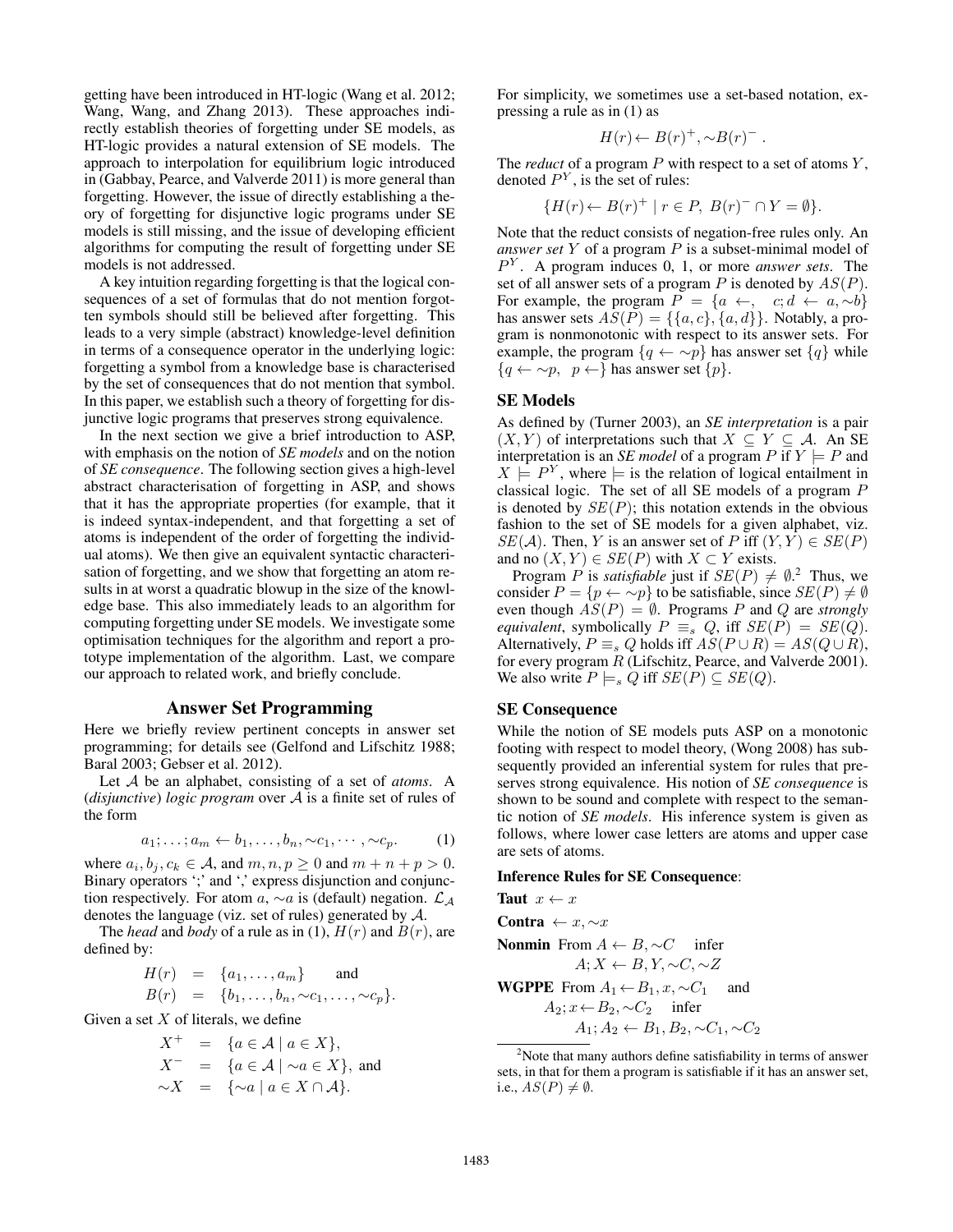S-HYP From 
$$
A_1 \leftarrow B_1, \sim x_1, \sim C_1
$$
,  
\n...,  
\n $A_n \leftarrow B_n, \sim x_n, \sim C_n$ ,  
\n $A \leftarrow x_1, \ldots, x_n, \sim C$  infer  
\n $A_1; \ldots; A_n \leftarrow B_1, \ldots, B_n, \sim C_1, \ldots, \sim C_n, \sim A, \sim C$ 

Several of these rules are analogous to or similar to wellknown rules in the literature. For example, Nonmin is *weakening*; WGPPE is analogous to *cut*; and S-HYP is a version of *hyper-resolution*. Let  $\vdash_s$  denote the consequence relation generated by these rules, for convenience allowing sets of rules on the right hand side of  $\vdash_s$ . Then  $P \leftrightarrow_s P'$  abbreviates  $P \vdash_s P'$  and  $P' \vdash_s P$ . As well, define

$$
\mathcal{C}n_{\mathcal{A}}(P) = \{r \in \mathcal{L}_{\mathcal{A}} \mid P \vdash_s r\}.
$$

Then the above set of inference rules is sound and complete with respect to the entailment  $\models_s$ .

**Theorem 1** ((Wong 2008))  $P \models_s r$  *iff*  $P \models_s r$ .

### The Approach

### Formal Preliminaries

Since forgetting in our approach amounts to decreasing the alphabet, or signature, of a logic program, we need additional notation for relating signatures. Let  $A$  and  $A'$  be two signatures where  $A \subset A'$ . Then A is a *reduction*<sup>3</sup> of A', and  $A^{\dagger}$  is an *expansion* of A. Furthermore, if  $w \in SE(A)$  and  $w' \in SE(\mathcal{A}')$  where w and w' agree on the interpretation of symbols in  $\hat{A}$  then  $w$  is the A-reduction of  $w'$ , and  $w'$  is an  $\mathcal{A}'$ -expansion of w. For fixed  $\mathcal{A} \subset \mathcal{A}'$ , reductions are clearly unique whereas expansions are not.

For a logic program P,  $\sigma(P)$  denotes the signature of P, that is, the set of atoms mentioned in P. SE models are defined with respect to an understood alphabet; for SE model w we also use  $\sigma(w)$  to refer to this alphabet. Thus for example if  $A = \{a, b, c\}$  then, with respect to A, the SE model  $w = (\{a\}, \{a, b\})$  is more perspicuously written as  $({a, \neg b, \neg c}, {a, b, \neg c})$ , and so in this case  $\sigma(w)$  =  ${a, b, c}.$ 

If  $\mathcal{A} \subset \mathcal{A}'$  and for SE models w, w' we have  $\sigma(w) = \mathcal{A}$ and  $\sigma(w') = A'$  then we use  $w'_{|A}$  to denote the reduction of w' with respect to A and we use  $w_{\uparrow}A$  to denote the set of expansions of  $w$  with respect to  $A'$ . This notation extends to sets of models in the obvious way. As well, we use the notion of a reduction for logic programs; that is, for  $A \subseteq A'$ ,

$$
P_{|\mathcal{A}} = \{ r \in P \mid \sigma(r) \subseteq \mathcal{A} \}.
$$

#### An Abstract Characterisation of Forgetting

As described, our goal is to define forgetting with respect to the logical content of a logic program. For example, if we were to forget b from the program  $\{a \leftarrow b, b \leftarrow c\}$ , we would expect the rule  $a \leftarrow c$  to be in the result, since it is implicit in the original program. Consequently, our primary definition is the following.

Definition 1 *Let* P *be a disjunctive logic program over* signature A. The result of forgetting  $A'$  in  $\overline{P}$ , denoted  $\tilde{For} get(P, A'),$  is given by:

$$
Forget(P, \mathcal{A}') = \mathcal{C}n_{\mathcal{A}}(P) \cap \mathcal{L}_{\mathcal{A} \setminus \mathcal{A}'}.
$$

That is, the result of forgetting a set of atoms  $A'$  in program  $P$  is simply the set of SE consequences of  $P$  over the original alphabet, but excluding atoms from  $A'$ . If  $A'$  is a singleton, say  $\{p\}$ , then we sometimes drop the set braces and write  $Forget(P, p)$ .

The above concept of forgetting is defined at the *knowledge level*. So, our definition is abstract, but is simple and intuitive. As a consequence, many formal results are very easy to show. On the other hand, the definition is not immediately practically useful, since forgetting results in an infinite set of rules. Consequently a key question is to determine a finite characterisation (that is to say, a uniform interpolant) of  $For get.$  We explore these issues next.

The following results are elementary, but show that the definition of forgetting has the "right" properties.

Proposition 1 Let P and P' be disjunctive logic program *and let* A *(possibly primed or subscripted) be alphabets.*

- *1.*  $P \vdash_s Forget(P, A)$
- 2. If  $P \leftrightarrow_s P'$  then  $F \text{ or } get(P, A) \leftrightarrow_s F \text{ or } get(P', A)$
- *3.*  $Forget(P, A) = Cn_{A'}(Forget(P, A))$ *where*  $A' = \sigma(P) \setminus A$ *.*
- 4.  $For get(P, A) =$  $For get(F or get(P, A \setminus \{a\}), \{a\})$  *where*  $a \in A$
- *5.*  $Forget(P, \mathcal{A}_1 \cup \mathcal{A}_2) = Forget(F or get(P, \mathcal{A}_1), \mathcal{A}_2))$
- 6. P is a conservative extension of  $For get(P, A)$

Thus, Part 1 asserts that forgetting results in no consequences not in the original theory. As well, the result of forgetting is independent of syntax and yields a deductivelyclosed theory (Parts 2 and 3). Part 4 gives an iterative means of determining forgetting on an element-by-element basis. The next part, which generalises the previous, shows that forgetting is decomposable with respect to a signature, which in turn implies that forgetting is a commutative operation with respect to its second argument. Last,  $P$  is a conservative extension of the result of forgetting, which is to say that  $\sigma(P) \setminus A \subseteq \sigma(P)$  and the consequences of P and  $Forget(P, A)$  coincide over the language  $\mathcal{L}_{\sigma(P)\setminus A}$ .

With regards to SE models, we obtain the following results giving an alternative characterisation of forgetting. Here only we use the notation  $SE_{\mathcal{A}}(P)$  to indicate the SE models of program  $P$  over alphabet  $A$ .

**Proposition 2** Let  $\mathcal{A}' \subseteq \mathcal{A}$ *, and let*  $\sigma(P) \subseteq \mathcal{A}$ *.* 

1. 
$$
SE_{\mathcal{A}\backslash \mathcal{A}'}(Forget(P, \mathcal{A}')) = SE_{\mathcal{A}}(P)_{|(\mathcal{A}\backslash \mathcal{A}')}
$$

2. 
$$
SE_{\mathcal{A}}(Forget(P, \mathcal{A}')) = (SE_{\mathcal{A}}(P)|(\mathcal{A}\backslash \mathcal{A}')\uparrow \mathcal{A}
$$

The first part provides a semantic characterisation of forgetting: the SE models of  $Forget(P, A')$  are exactly the SE models of P restricted to the signature  $A \setminus A'$ . Informally, what this means is that the SE models of  $Forget(P, A')$  can be determined by simply dropping the symbols in  $A'$  from the SE models of  $P$ . The second part, which is a simple

<sup>3</sup>The standard term in model theory is *reduct* (Chang and Keisler 2012; Doets 1996; Hodges 1997). However *reduct* has its own meaning in ASP, and so we adopt this variation.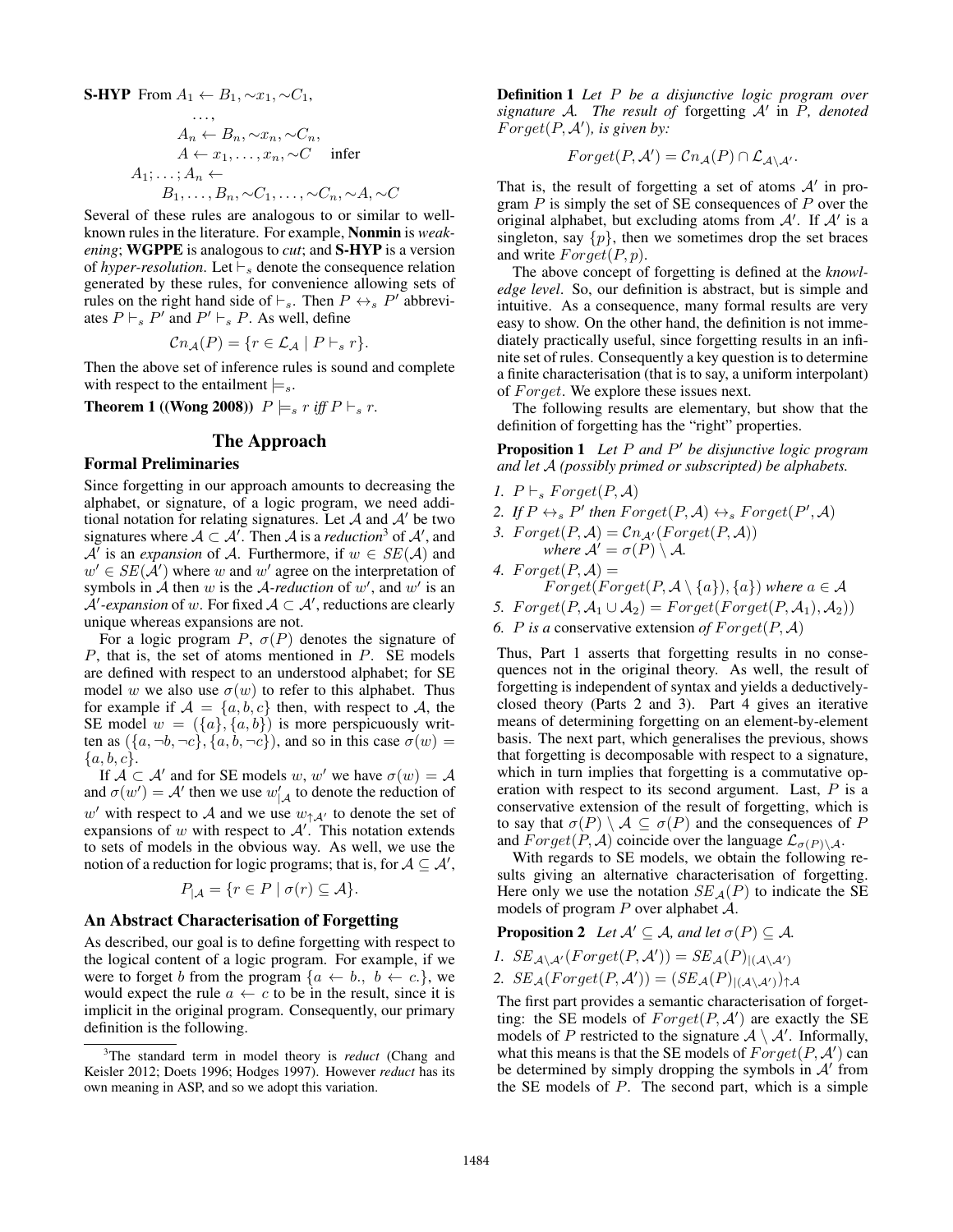corollary of the first, expresses forgetting with respect to the original signature.

Of course, one may wish to re-express the effect of forgetting in the original language of  $P$ ; in fact, many approaches to forgetting assume that the underlying language is unchanged. To this end, we can consider a variant of Definition 1 as follows, where  $A' \subseteq A$ .

$$
For get_{\mathcal{A}}(P, \mathcal{A}') = Cn_{\mathcal{A}}(For get(P, \mathcal{A}'))
$$
 (2)

That is,  $Forget(P, A')$  is re-expressed in the original language with signature  $A$ . The result is a theory over the original language, but where the resulting theory carries no contingent information about the domain of application regarding elements of  $A'$ .

The following definition is useful in stating results concerning forgetting.

**Definition 2** *Signature* A *is* irrelevant *to* P,  $IR(P, A)$ *, iff there is*  $P'$  *such that*  $P \leftrightarrow_s P'$  *and*  $\sigma(P') \cap A = \emptyset$ *.* 

Zhang and Zhou (2009) give four postulates characterising their approach to forgetting in the modal logic S5. An analogous result follows here with respect to forgetting reexpressed in the original signature:

**Proposition 3** Let  $A' \subseteq A$  and let  $\sigma(P)$ ,  $\sigma(P') \subseteq A$ .  $\hat{Then} P' = Forget_{\mathcal{A}}(P, \mathcal{A}') \; \text{iff}$ 

1.  $P \vdash_s P'$ 2. If IR( $r$ ,  $A'$ ) and  $P \vdash_s r$  then  $P' \vdash_s r$ *3.* If IR( $r$ ,  $A'$ ) and  $P \nvDash_s r$  then  $P' \nvDash_s r$ 4.  $IR(P', A')$ 

Hence, if a rule  $r$  is independent of a signature  $A'$ , then forgetting  $A'$  has no effect on whether that formula is a consequence of the original knowledge base or not (Parts 2 and 3). Part 4 is a "success" postulate: the result of forgetting  $A'$ yields a theory expressible without  $A'$ .

The above results refer to general properties for forgetting, though with respect to a disjunctive logic program. The following result is specific to disjunctive programs:

Theorem 2 *Let* P *be a disjunctive logic program, let* A *be a set of atoms, and let* X *be an answer set for* P*.*

*Then*  $X \setminus A$  *is an answer set for Forget* $(P, A)$ *.* 

Thus, forgetting in disjunctive programs preserves answer sets. Some comments on this result are in order: SE models of general logic programs satisfy the constraint that if  $(X, Y) \in SE(P)$  then  $(Y, Y) \in SE(P)$ . Disjunctive logic programs satisfy the additional constraint of being *complete*, that is, if for each  $(X, Y) \in SE(P)$ , then also  $(X, Z) \in SE(P)$  for any  $Z \supseteq Y$  where  $(Z, Z) \in SE(P)$ (Eiter et al. 2004). The notion of completeness is essential for the preservation of answer sets. For example, the set of SE models  $S = \{(\emptyset, a), (a, a), (ab, ab)\}\$ characterises some general logic program with answer set  $\{a, b\}$ . Forgetting b results in a general program with SE models  $($ emptyset, a),  $(a, a)$ , which has no answer sets. However  $S$  is not complete. The least set of SE models that is complete and contains S is  $S' = S \cup \{ (\emptyset, ab), (a, ab) \}.$  The disjunctive logic program corresponding to  $S'$  has no answer sets, so forgetting  $b$  in that program trivially preserves answer sets.

#### A Finite Characterisation of Forgetting

Forgetting in propositional logic can be computed using resolution (see, e.g. (Delgrande 2014)), in part by finding all resolvents on an atom to be forgotten. This is an arguably convenient means of computing forgetting, in that it is easily implementable, and one remains with a set of clauses if the original theory is given as a set of propositional clauses. We can use a similar strategy for computing forgetting in a disjunctive logic program. In particular, for forgetting an atom a, we can use the inference rules from (Wong 2008) to compute "resolvents" of rules mentioning  $\alpha$  such that the derived rules do not mention a.

In the definition below, ResLP is analogous to using resolution for forgetting in propositional logic. In this case, we consider instances of WGPPE and S-HYP that, from rules mentioning an atom  $a$  to be forgotten, can be used to derive rules that do not mention  $a$ ; these instances are given by the two parts of the union, respectively, below.

Definition 3 *Let* P *be a disjunctive logic program and let*  $a \in \mathcal{A}$ . *Define:*

$$
ResLP(P, a) =
$$
  
\n
$$
\{r \mid \exists r_1, r_2 \in P \text{ such that}
$$
  
\n
$$
r_1 = A_1 \leftarrow B_1, a, \sim C_1,
$$
  
\n
$$
r_2 = A_2; a \leftarrow B_2, \sim C_2,
$$
  
\n
$$
r = A_1; A_2 \leftarrow B_1, B_2, \sim C_1, \sim C_2 \}
$$
  
\n
$$
\cup
$$
  
\n
$$
\{r \mid \exists r_1, \ldots, r_n, r' \in P \text{ such that } a = a_1
$$
  
\n
$$
r_i = A_i \leftarrow B_i, \sim a_i, \sim C_i, \quad 1 \leq i \leq n
$$
  
\n
$$
r' = A \leftarrow a_1, \ldots a_n, \sim C \text{ and}
$$
  
\n
$$
r = A_1; \ldots; A_n \leftarrow B_1, \ldots, B_n, \sim C_1, \ldots, \sim C_n, \sim A, \sim C \}
$$

We obtain that the result of forgetting an atom  $\alpha$  in program P is strongly equivalent to the program consisting of those rules in  $P$  that don't mention  $a$ , together with rules derived according to ResLP.

Theorem 3 *Let* P *be a disjunctive logic program over* A and  $a \in \mathcal{A}$ . Assume that any rule  $r \in P$  is satisfiable, non*tautologous, and contains no redundant occurrences of any atom. Then:*

$$
Forget(P, a) \leftrightarrow_s P_{|(A \setminus \{a\})} \cup ResLP(P, a).
$$

**Proof Outline:** From Definition 1,  $For get(P, a)$  is defined to be the set of those SE consequences of program P that do not mention  $a$ . Thus for disjunctive rule  $r$ ,  $r \in Forget(P, a)$  means that  $P \vdash_s r$  and  $a \notin \sigma(r)$ . Thus the left-to-right direction is immediate: Any  $r \in P_{((\mathcal{A}\setminus\{a\}))}$ or  $r \in ResLP(P, a)$  is a SE consequence of P that does not mention a.

For the other direction, assume that we have a proof of  $r$  from  $P$ , represented as a sequence of rules. If no rule in the proof mentions  $a$ , then we are done. Otherwise, since  $r$ does not mention a, there is a last rule in the proof, call it  $r_n$ that does not mention  $a$ , but is obtained from rules that do mention a. The case where  $r_n$  is obtained via **Taut**, Contra,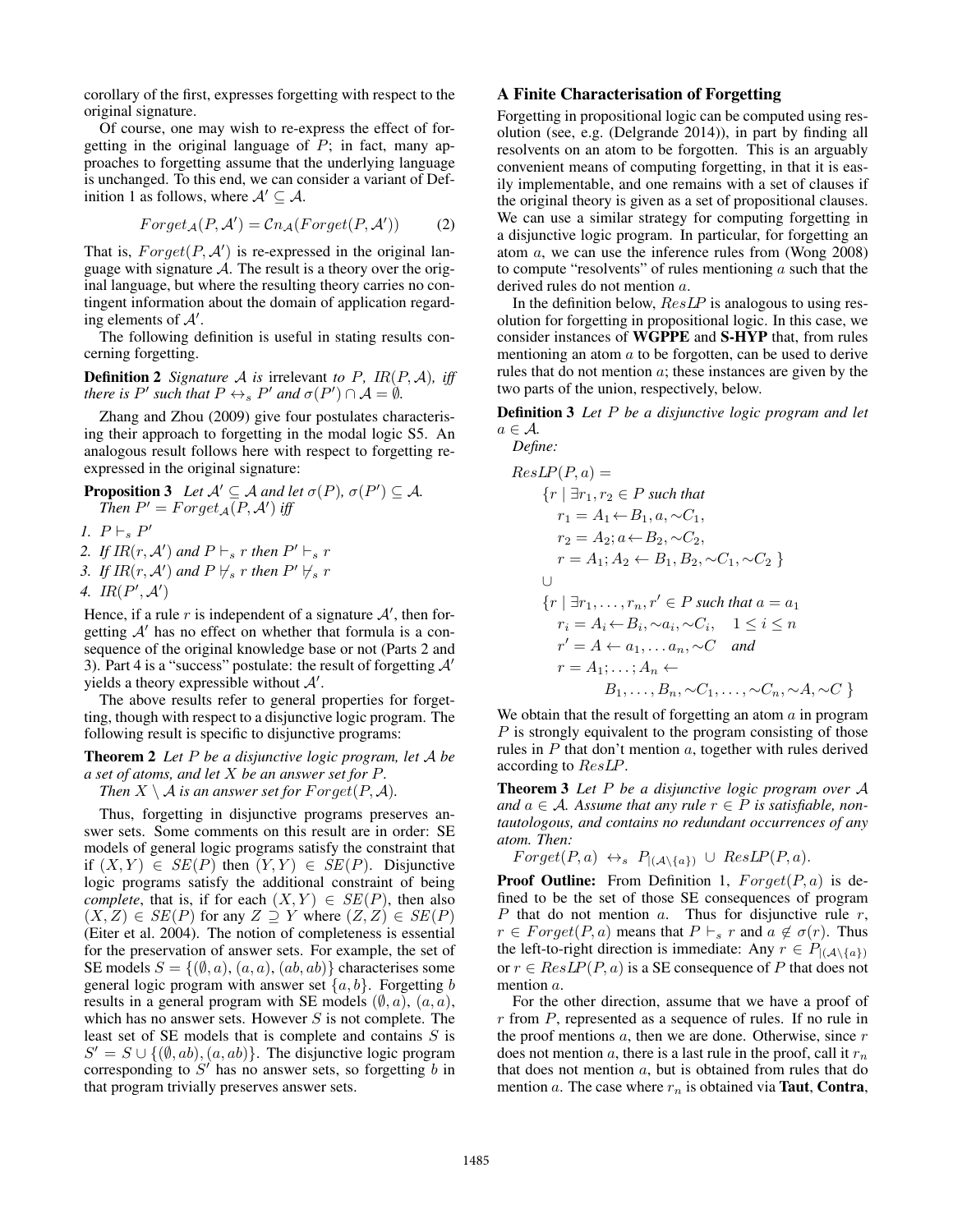or **Nonmin** is easily handled. If  $r_n$  is obtained via **WGPPE** or **S-HYP** then there are rules  $r_k$  and  $r_l$  that mention a (and perhaps other rules in the case of S-HYP). If  $r_k, r_l \in P$  then  $r_n \in ResLP(P, a)$ . If one of  $r_k$ ,  $r_l$  is not in P (say,  $r_k$ ) then there are several cases, but in each case it can be shown that the proof can be transformed to another proof where the index of  $r_k$  in the proof sequence is decreased and the index of no rule mentioning  $a$  is increased. This process must terminate (since a proof is a finite sequence), where the premisses of the proof are either rules of  $P$  that do not mention a, elements of  $ResLP(P, a)$ , or tautologies.

Consider the following case, where  $r_n = A_1; A_2; A_3 \leftarrow$  $B_1, B_2, B_3$ , and we use the notation that each  $A_i$  is a set of implicitly-disjoined atoms while each  $B_i$  is a set of implicitly-conjoined literals. Assume that  $r_n$  is obtained by an application of **WGPPE** from  $r_k = a$ ;  $A_1$ ;  $A_2 \leftarrow B_1$ ,  $B_2$ and  $r_l = A_3 \leftarrow a, B_3$ . Assume further that  $r_k$  is obtained from  $r_i = a$ ;  $b$ ;  $A_1 \leftarrow B_1$  and  $r_j = A_2 \leftarrow b$ ,  $B_2$  by an application of WGPPE. This situation is illustrated in Figure 1a.



Then essentially the steps involving the two applications of WGPPE can be "swapped", as illustrated in Figure 1b, where  $r_k$  is replaced by  $r'_k = b$ ;  $A_1$ ;  $A_3 \leftarrow B_1, B_3$ .





proof. There are 12 other cases, involving various combinations of the inference rules, but all proceed the same as in the above.  $\square$ 

The theorem is expressed in terms of forgetting a single atom. Via Proposition 1.4 this readily extends to forgetting a set of atoms. Moreover, since we inherit the results of Propositions 1 and 3, we get that the result of forgetting is independent of syntax, even though the expression on the right hand side of Theorem 3 is a set of rules obtained by transforming and selecting rules in  $P$ . It can also be observed that forgetting an atom results in at worst a quadratic blowup in the size of the program. This blowup for forgetting comes from two sources (i.e., WGPPE and S-HYP). This can also be seen from Steps 3 and 4 in Algorithm 1 in the next section. While this may seem comparatively modest, it implies that forgetting a set of atoms may result in an exponential blowup.

**Example 1** *Let*  $P = \{p \leftarrow \sim q, r \leftarrow p\}$ *. Forgetting* p *yields*  $\{r \leftarrow \sim q\}$  *(where*  $r \leftarrow \sim q$  *is obtained by an application of* WGPPE*), while forgetting* q *and* r *yield programs*  ${r \leftarrow p}$  *and*  ${p \leftarrow \sim q}$  *respectively.* 

## Computation of Forgetting

Using Theorem 3, we obtain the following algorithm for computing the result of forgetting. A rule r is a *tautology* if it is of the form  $r = A$ ;  $b \leftarrow b$ ,  $\overline{B}$ ,  $\sim$   $C$ . A rule r is *contradictory* if it is of the form  $r = A$ ;  $c \leftarrow B$ ,  $\sim c$ ,  $\sim C$ . A rule r is *minimal* if there is no rule r' in P such that  $B(r') \subseteq B(r)$ ,  $H(r') \subseteq H(r)$ , and one of these two subset relations is proper; otherwise,  $r$  is non-minimal.

#### Algorithm 1 (Computing a result of forgetting)

*Input*: Disjunctive program P and atom a. *Output*:  $For a  $e$  t(P, a)$ .

*Procedure:*

*Step 1.* Remove tautologies, contradictory rules, and nonminimal rules from  $P$ . The resulting disjunctive program is still denoted P.

*Step 2.* Collect all rules in P that do not contain the atom  $a$ , denoted  $P'$ .

*Step 3.* For each pair of rules  $r_1 = A_1 \leftarrow B_1, a, \sim C_1$ and  $r_2 = A_2$ ;  $a \leftarrow \overline{B}_2$ ,  $\sim C_2$ , add the rule  $r = A_1$ ;  $A_2 \leftarrow$  $B_1, B_2, \sim C_1, \sim C_2$  to  $P'$ 

*Step 4.* For each rule  $r' = A \leftarrow a_1, \ldots a_n, \sim C$  where for some i,  $a_i = a$ , and for each set of n rules  $\{r_i = A_i\}$  $B_i, \sim a_i, \sim C_i \mid 1 \leq i \leq n$ , add the rule  $r = A_1; \ldots; A_n \leftarrow \{$  $B_1, \ldots, B_n, \sim C_1, \ldots, \sim C_n, \sim A, \sim C$  to  $P'.$ 

*Step 5.* Return  $P'$  as  $F or get(P, a)$ .

Some remarks for the algorithm are in order. Obviously, Step 1 preprocesses the input program by eliminating tautologous rules, contradictory rules and non-minimal rules from  $P$ . Initially, all rules that do not contain  $a$ , which are trivial SE-consequences of  $P$ , are included in the result of forgetting. In many practical applications, a given atom will occur in only a relatively small number of rules, and thus forgetting can be efficiently carried out, even though the input program may be very large. Step 3 and Step 4 implement two resolution rules WGPPE and S-HYP, respectively.

The correctness and completeness of Algorithm 1 are an easy corollary of Theorem 3.

Theorem 4 *For any disjunctive program* P *and an atom* a*, Algorithm 1 outputs*  $For get(P, a)$ *.* 

## An Application: Conflict Resolving by Forgetting

(Eiter and Wang 2006; 2008) explore how their forgetting for logic programs can be used to resolve conflicts in multiagent systems. However, their notion of forgetting is based on answer sets and thus does not preserve the syntactic structure of original logic programs, as pointed out in (Cheng et al. 2006). In this subsection, we demonstrate how our SEforgetting can be used to overcome the shortcoming of Eiter and Wang's forgetting.

The basic idea of conflict resolving (Eiter and Wang 2006; 2008) consists of two intuitions: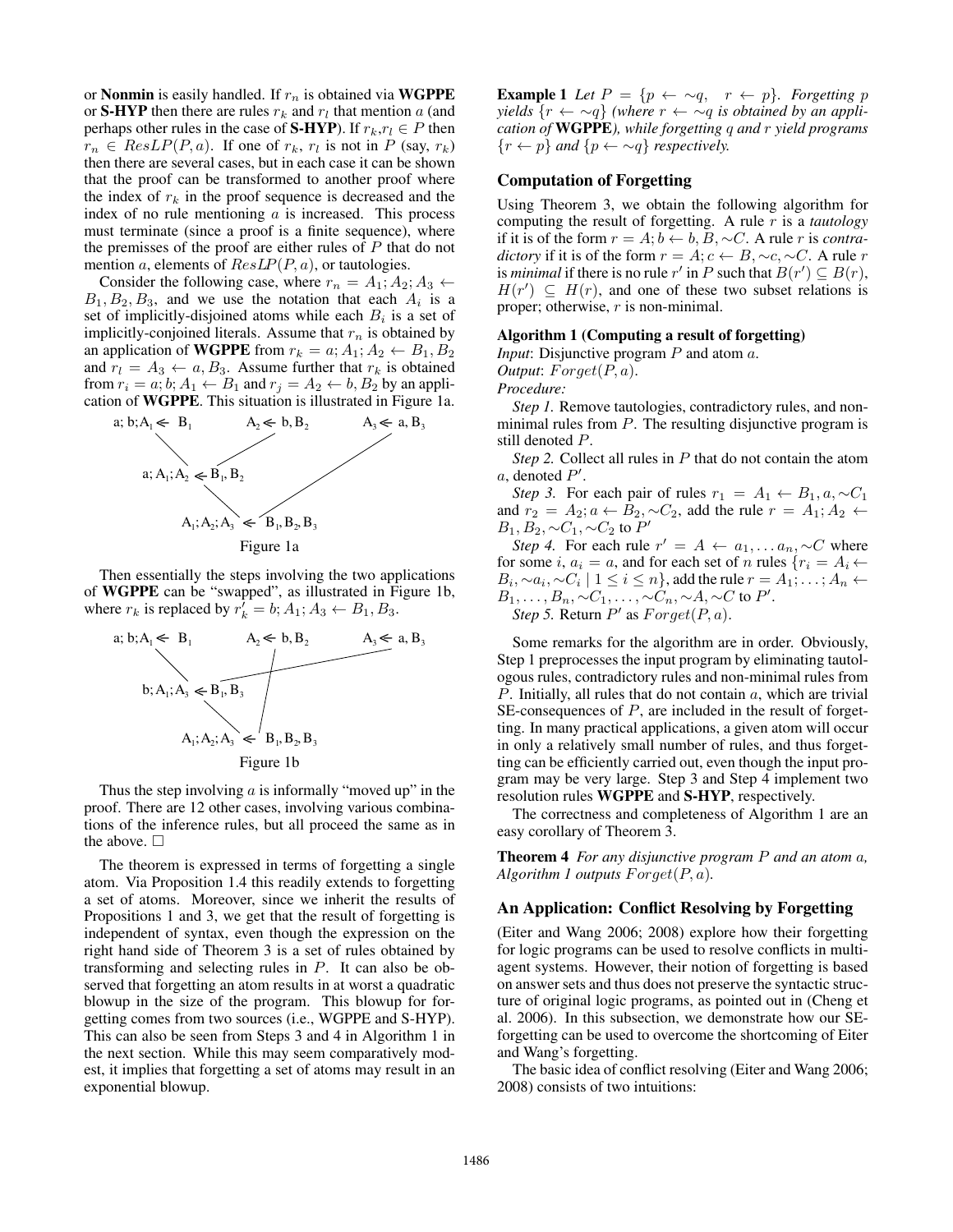- 1. an answer set corresponds to an agreement among some agents;
- 2. conflicts are resolved by forgetting some literals/concepts for some agents/ontologies.

**Definition 4** Let  $S = (P_1, P_2, \ldots, P_n)$ *, where each logic program* P<sup>i</sup> *represents the preferences/constraints of Agent i*. A compromise of S is a sequence  $C = (F_1, F_2, \ldots, F_n)$ where each  $F_i$  is a set of atoms to be forgotten from  $P_i$ . An agreement *of* S *on* C *is an answer set of* forget( $S, C$ ) = forget $(P_1, F_1) \cup$  forget $(P_2, F_2) \cup \cdots \cup$  forget $(P_n, F_n)$ .

For specific applications, we may need to impose certain conditions on each  $F_i$ . However, the two algorithms (Algorithms 1 and 2) in (Cheng et al. 2006) may not produce intuitive results if directly used in a practical application. Consider a simple scenario with two agents.

Example 2 *(Cheng et al. 2006) Suppose that two agents* A<sup>1</sup> *and* A<sup>2</sup> *try to reach an agreement on submitting a paper to a conference, as a* regular paper *or as a* system description*. If a paper is prepared as a system description, then the system may be implemented either in Java or Prolog. The preferences and constraints are as follows.*

- *1. The same paper cannot be submitted as both a regular paper and system description.*
- 2.  $A_1$  *would like to submit the paper as a regular one and, in case the paper is submitted as a system description and there is no conflict, he would prefer to use Java.*
- *3.* A<sup>2</sup> *would like to submit the paper as a system description and not as a regular paper.*

*Obviously, the preferences of these two agents are jointly inconsistent and thus it is impossible to satisfy both at the same time. The scenario can be encoded as a collection of three disjunctive programs, where*  $P_0$  *expresses general constraints). Then*  $S = (P_0, P_1, P_2)$  *where*  $P_0 = \{ \leftarrow R, S \}$ *,*  $P_1 = \{R \leftarrow \ldots \quad J \leftarrow S, \sim P\}$ , and  $P_2 = \{\leftarrow R. \quad S \leftarrow\}$ . *We use* R, S, J*, and* P *for abbreviations of "regular paper," "system description," "Java" and "Prolog," respectively.*

*Intuitively, if*  $A_1$  *can make a compromise by forgetting*  $R$ *, then there will be an agreement* {S, J}*, that is, a system description is prepared and Java is used for implementing the system. However, if we directly use forgetting in conflict resolution, by forgetting* R*, we can only obtain an agreement* {S} *which does not contain* J*. In fact, this is caused by the removal of* J ← S, ∼P *in the process of forgetting. This rule is redundant in*  $P_1$  *but becomes relevant when we consider the interaction of*  $A_1$  *with other agents (here*  $A_2$ ).

As pointed out in (Cheng et al. 2006), it is necessary to develop a theory of forgetting for disjunctive programs such that *locally redundant* (or *locally irrelevant*) rules in the process of forgetting can be preserved. Our SE forgetting provides a solution to the above problem. This can be seen from the definition of SE-forgetting and Algorithm 1 (if needed, we do not have to eliminate non-minimal rules in Step 1). In fact,  $Forget(P_1, R) = \{J \leftarrow S, \sim P\}$ , which preserves the locally redundant rule  $J \leftarrow S, \sim P$ .

## Related Work

Earlier approaches to forgetting in answer set programming are not based on SE models. The concepts of strong and weak forgetting in (Zhang, Foo, and Wang 2005; Zhang and Foo 2006) are defined in terms of a set of program transformations. So these proposals are syntactic. A semantic approach to forgetting under answer sets is proposed in (Wang, Sattar, and Su 2005) and extended to disjunctive programs in (Eiter and Wang 2006; 2008). This definition of forgetting is syntax-dependent wrt SE-models.

More recently, some attempts have been made to define forgetting under SE models (Wang et al. 2012; Wang, Wang, and Zhang 2013). These approaches aim at forgetting in HT-logic while here we focus on forgetting in disjunctive programs, beginning with an abstract notion of forgetting. Note that our approach is not a special case of their's. Our definition of forgetting guarantees the existence of results of forgetting whereas (Wang et al. 2012) does not (see their Examples 1 and 2). To overcome this shortcoming (i.e., nonexistence of forgetting), (Wang, Wang, and Zhang 2013) proposed an improved approach to forgetting in HT-logic. While the modified definition guarantees the existence of forgetting in HT-logic, their result for forgetting in a disjunctive program may not be expressible in disjunctive programs. In addition, their definitions are more complex than ours and lack an efficient algorithm comparable to our Algorithm 1.

(Gabbay, Pearce, and Valverde 2011) is also relevant to forgetting under SE models. This work is primarily concerned with various logical properties, such as an interpolation property for equilibrium logic and answer set logic. Consequently, their objectives are different from our's. Gabbay et al. touch briefly on uniform interpolation with respect to disjunctive logic programs, but a uniform interpolant is generated directly from a program's set of answer sets. Similar to (Gabbay, Pearce, and Valverde 2011), the approaches of (Eiter and Wang 2006; 2008; Wang et al. 2012; Wang, Wang, and Zhang 2013) generate the result of forgetting through the collection of answer sets/equilibria. Consequently, in these approaches the structure of the original program is lost. Moreover, the size of the result of forgetting may be exponentially large in the size of the input program. In contrast, we do not generate answer sets; we retain the structure of the original program (so, for example, rules that do not mention a forgotten atom are untouched); and for forgetting an atom we have at worst a quadratic increase in program size.

## Conclusion

In this paper we have addressed forgetting in disjunctive logic programs, wherein forgetting amounts to a reduction in the signature of a program. Essentially, the result of forgetting an atom (or set of atoms) from a program is the set of SE consequences of the program that do not mention that atom or set of atoms. This definition then is at the *knowledge level*, that is, it is abstract and is independent of how a program is represented. Hence this theory of forgetting is useful for tasks such as knowledge base comparison and